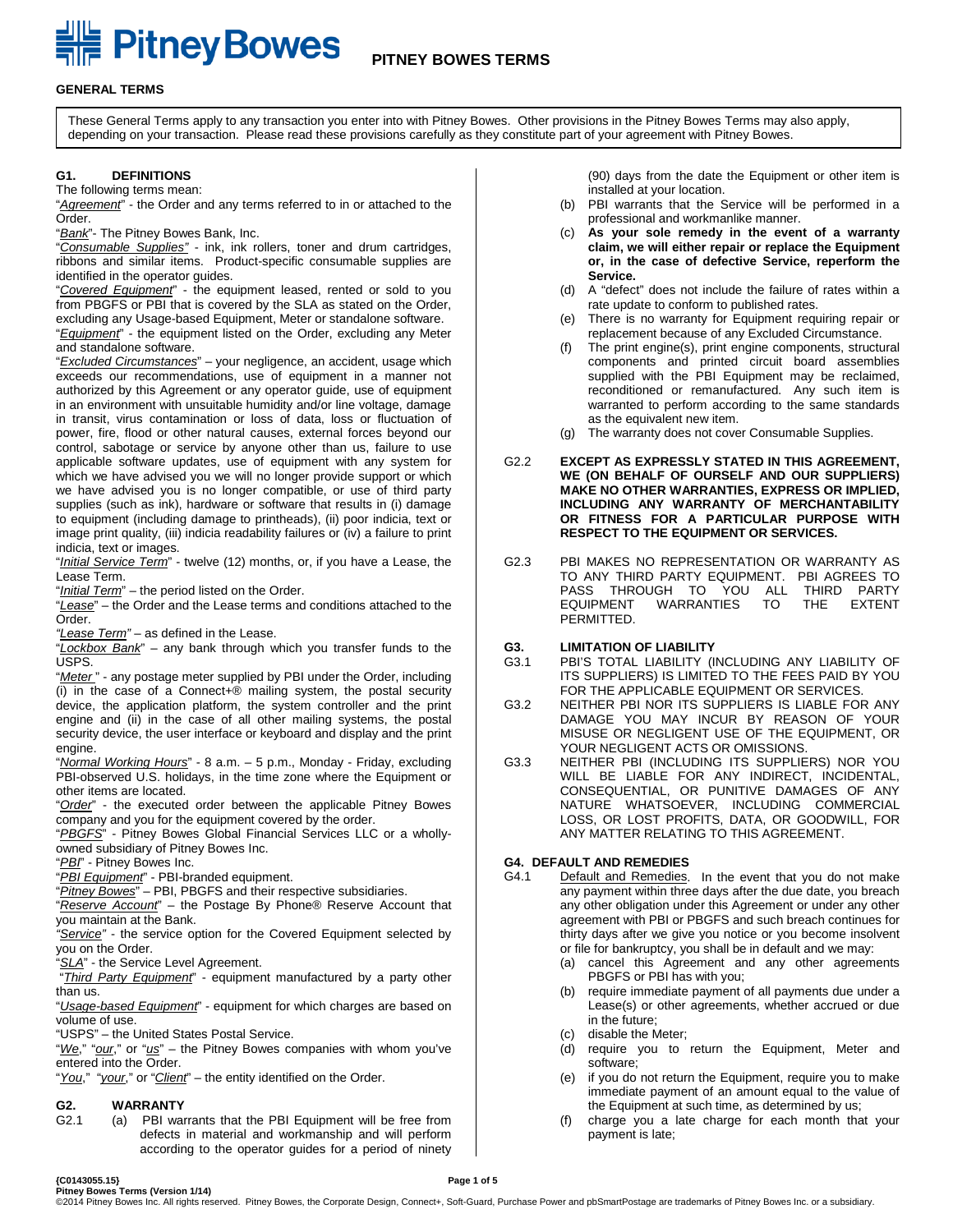- (g) charge you interest on any late payment from its due date until paid in full at the lesser of 18% per year or the maximum rate allowed by law;
- (h) charge you a check return fee for payments made by you with insufficient funds; and
- pursue any other remedy, including repossessing the Equipment without notice to you. By repossessing the Equipment or Meter, we are not waiving our right to collect the balance due.
- G4.2 Enforcing Our Rights. You agree to pay all our costs, including attorneys' fees, in enforcing our rights under this Agreement.
- G4.3 Suspension of Services. PBI may suspend any services during any period in which your account is more than thirty (30) days past due.

#### **G5. TAXES**

You agree to pay Pitney Bowes for all sales, use, property or similar taxes (other than taxes on or measured by net income) related to the Lease and/or rental agreement and related payments or services, the Equipment, Equipment location, Meter and Meter location. Pitney Bowes will determine the amount of such taxes to be charged to you based on its reasonable valuation of the Equipment or of the Meter, taking into consideration applicable tax rates and depreciation. You agree to pay a tax administrative charge to be determined by Pitney Bowes without reference to the tax charged or services performed; such fee and charge not to exceed in the aggregate \$35 for each year for each Lease schedule or rental agreement.

#### **G6. EMBEDDED SOFTWARE**

Our Equipment may contain embedded software. You agree that: (i) PBI and its licensors own the copyrights and other intellectual property in and to the embedded software; (ii) you are licensed only to use the embedded software with our Equipment in which the embedded software resides; (iii) you will not copy, modify, de-compile, or otherwise attempt to unbundle, reverse engineer or create derivative works of the embedded software, except as permitted by applicable law; (iv) you will not distribute or otherwise disclose the embedded software (or any portion thereof) to any other person; and (v) you may not export the embedded software in contravention of applicable export control laws. The embedded software contains third party software,

#### which, notwithstanding the above, is subject to any terms that accompany such third party software.

#### **G7. INTERNET ACCESS POINT**

The internet connectivity for the Equipment or Meter may use an internet access point (e.g., wireless router) provided by us. You may only use this access point for connectivity between the Equipment or Meter and the internet and for no other purpose. You agree to pay all costs associated with use of the access point in violation of this restriction.

## **G.8. MISCELLANEOUS**

- Use of Equipment. You agree to use the Equipment and Meter only for business or commercial purposes, and not for personal, family, or household purposes.
- G8.2 Force Majeure. We are not responsible for any delay or failure to perform resulting from causes beyond our control.
- G8.3 Assignment. You may not assign this Agreement without our prior written consent, which shall not be unreasonably withheld. Any assignment without our consent is void.
- G8.4 No Right to Setoff. Payments are not subject to setoff or reduction.
- G8.5 Legal Action. ANY LEGAL ACTION YOU FILE AGAINST US MUST BE STARTED WITHIN ONE (1) YEAR AFTER THE EVENT GIVING RISE TO YOUR CLAIM. YOU WAIVE ANY RIGHT TO TRIAL BY JURY IN ANY ACTION ARISING OUT OF THIS AGREEMENT.
- G8.6 Merger; Amendment; Severability. This Agreement incorporates all of the terms agreed by both parties and can only be changed by written agreement. You may use a purchase order to offer to obtain Equipment or services but none of its provisions will modify or supersede these provisions unless we expressly agree in writing. If one or more provisions of this Agreement are deemed to be invalid or unenforceable, the remaining provisions will not be affected.
- G8.7 Survival. Our respective rights and obligations under Section G3 (Limitation of Liability), G4 (Default and Remedies) and G5 (Taxes) survive termination of this Agreement.
- G8.8 Choice of Law. This Agreement shall be governed and construed in accordance with the laws of the State of Delaware without regard to its conflicts of laws principles.

#### **SERVICE LEVEL AGREEMENT**

The following provisions describe SLA options that PBI offers on Covered Equipment. The option you select will be listed on the Order. A separate Software License and Maintenance Agreement will cover software maintenance and will be attached to the Order or presented at the time of installation if you are acquiring software. A separate maintenance agreement will cover maintenance on Usage-based Equipment and will be attached to the Order if you are acquiring Usage-based Equipment.

#### **S1. SERVICE LEVEL OPTIONS**

The following describes the two SLA options offered by PBI for the Covered Equipment.<br>S1.1 Standard S

- Standard SLA
	- (a) *General*. Under this option, PBI will provide at its option either repair or replacement services for the Covered Equipment during the Initial Service Term or any Renewal Service Term (as defined in Section S3.2) (the "Service Term"). You are also entitled to two preventative maintenance service calls per calendar year. PBI will notify you when preventative maintenance is due or you can request preventative maintenance service.
	- (b) *Replacement Service*.
		- (i) If PBI determines that replacement is necessary, PBI will, at no additional cost, promptly ship new, reconditioned, or remanufactured equipment of the same or a functionally equivalent model to replace the affected Covered Equipment.
		- (ii) Unless PBI instructs you otherwise, within five (5) days of receiving the replacement equipment, you must pack the Covered Equipment to be replaced in the shipping carton that contained the replacement equipment, place the pre-paid return address label on the carton, and return it to PBI.
	- (iii) You are responsible for Covered Equipment until PBI receives it. (c) *Repair Service*.
- (i) If your Covered Equipment needs repair, PBI may provide repair by remote access, diagnostics and service and/or by on-site repair service.
- (ii) Repair service is provided only for damage resulting from normal wear and tear. Repair service may include the use of new, reconditioned, or remanufactured parts and assemblies.
- (iii) PBI will provide parts or assemblies for discontinued equipment (or equipment not marketed as new) only if available.
- (iv) If PBI deems it necessary, PBI will dispatch a service technician to arrive at your location for onsite service. You will not incur hourly charges unless service is performed outside Normal Working Hours, which will be done only with your consent.
- (d) *Additional Covered Items*. PBI will provide printheads for Covered Equipment without additional charge, except for printheads which need to be replaced as a result of any Excluded Circumstance.
- S1.2 Performance SLA<br>(a) *General*. L
	- General. Under this option, PBI will provide the following support:
		- (i) All coverage provided under Standard SLA.
		- (ii) Quarterly performance reports made available on MyAccount at [www.pb.com.](http://www.pb.com/)
		- (iii) One two hour application consultation for your mailing and shipping needs.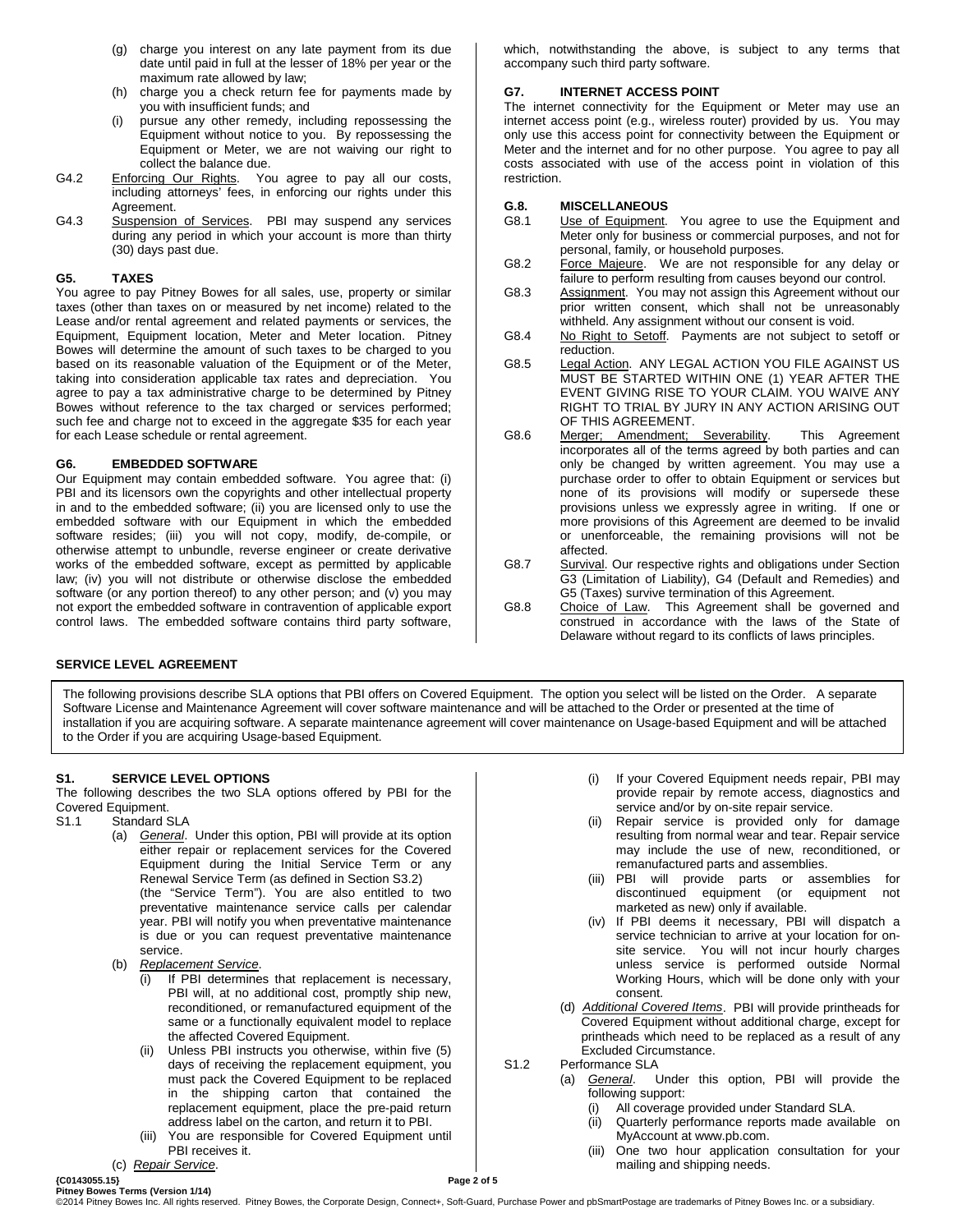- (iv) Admission for one person to a PBI mail management seminar.
- (b) *Response Time Commitment*.
	- (1) If PBI determines that on-site service is necessary, PBI will use commercially reasonable efforts to have a service technician on-site (during Normal Working Hours only) within 4 hours or 8 hours, as specified on the Order, after PBI has determined that it cannot resolve the issue remotely (the "Response Time Commitment").
	- (2) The Response Time Commitment relates solely to the arrival of a technician at your location; it is not a guaranteed resolution of the problem within the Response Time Commitment period, nor does it guarantee that all parts necessary to make a repair will be on-site within this time frame.
	- (3) The Response Time Commitment does not apply to Service designated as service by replacement, relocation services, software maintenance, preventative maintenance, operator training, or other services not essential to repair the Covered Equipment.
	- (4) If the Covered Equipment is moved from its original location, PBI may, at its option, remove the Response Time Commitment. If this happens, you will receive Standard SLA and we will adjust the SLA charges payable by you appropriately.
- (c) *Liquidated Damages for Failure to Meet Response Time Commitment*.
	- (1) PBI agrees that if it does not meet the Response Time Commitment, PBI will provide you with a credit equal to the difference between the cost of Standard SLA and Performance SLA for three (3) months.
	- (2) You must use a credit request form to request a credit. You may obtain a credit form from your service technician or by calling the Customer Care Center. The credits are limited to credits for four (4) failures to meet the Response Time Commitment in any twelve (12) month period during the Service Term. **These remedies are your sole remedy for PBI's failure to meet the Response Time Commitment**.

## **S2. SLA FEES**

- You will pay the SLA fees for the Initial Service Term and any Renewal Service Term(s).
- S2.2 We may, after the Initial Service Term, increase SLA fees which will be reflected on your invoice.
- S2.3 If the service technician provides service for repairs caused by any Excluded Circumstance, PBI will charge you for the service at PBI's current hourly rates and for any required parts.

#### **S3. SERVICE TERM**

S3.1 *Term*. PBI will provide you with Service for the Initial Service Term and any Renewal Service Terms.

**EQUIPMENT AND POSTAGE METER RENTAL TERMS AND CONDITIONS**

- S3.2 *RENEWAL SERVICE TERM(S)*. SERVICE AUTOMATICALLY RENEWS FOR CONSECUTIVE ONE (1) YEAR TERMS (EACH, A "RENEWAL SERVICE TERM"), UNLESS:
	- (a) YOU TERMINATE SERVICE UNDER SECTION S3.3; OR
	- (b) THE LEASE EXPIRES OR IS TERMINATED (IN WHICH CASE, THE SERVICE TERM WILL TERMINATE ON THE SAME DAY AS THE LEASE); OR
	- (c) THE RENEWAL IS PROHIBITED BY APPLICABLE LAW.
- S3.3 *Ending Your Service*.
	- (a) If you do not wish to renew Service, you must deliver a written notice (the "Termination Notice") at least sixty (60) days prior to the renewal of the term to us at 2225 America Drive, Neenah, WI 54956. Your Termination Notice must include your customer account number or CAN and lease number (if applicable).
	- (b) PBI reserves the right not to renew your SLA for any reason.
- S3.4 *Service Changes*.
	- (a) PBI may modify its Service by giving written notice to you (a "Service Change Notice"), which will state whether the change is material.
	- (b) After receiving a Service Change Notice, if the change is material, you may terminate Service as described in Section S3.3 above.

#### **S4. EQUIPMENT/METER COVERAGE**

You cannot elect to have Service apply to some but not all of the items of Equipment.

#### **S5. ADDITIONAL SERVICE TERMS**

These terms apply to all Service options:

- (a) Limitations. Service does not include services and repairs that are made necessary due to any Excluded Circumstance.
- (b) *Additional Exclusions*. Service excludes the supply of postal and carrier rate changes and Consumable Supplies.
- (c) *Replacement Equipment*.
	- (i) If you replace any of your Covered Equipment during the Service Term, and the replacement Equipment qualifies for Services, PBI will automatically enroll you for maintenance coverage on the new Equipment at PBI's then current annual rates.
	- (ii) If you acquire an attachment, or add a unit, to your Covered Equipment, PBI will provide coverage for any qualifying attachment or unit and adjust your rate accordingly.
	- (iii) If you choose not to continue coverage on the replacement Equipment, attachment or unit, you may cancel Service for the item within thirty (30) days of the date of your initial invoice for the item from PBI. If you cancel, any further maintenance or repair services on the Equipment, attachment or unit will be subject to PBI's current rates.

### The following provisions apply whenever you rent a Meter or Equipment from Pitney Bowes.

**R1. EQUIPMENT/METER RENTAL**

- R1.1 *Fees*.
	- (a) If you are not leasing the Equipment and paying for it in your lease payment to PBGFS, we will invoice you the Equipment and Meter rental ("rental") fees listed on the Order.
	- (b) After the Initial Term, we may increase the rental fees upon 30 days' prior written notice.
	- (c) When you receive notice of an increase, you may terminate your rental only as of the date the increase becomes effective.
- R1.2 *Postage*.
	- (a) You may transfer funds to the Bank for deposit into your Reserve Account or you may transfer funds to the USPS<br>through a Lockbox Bank. See the "USPS through a Lockbox Bank.

Acknowledgment of Deposit" below for more information.

- (b) Until the end of the Initial Term, we may charge you a fee of up to \$15.00 for refilling your postage. After the Initial Term, we may increase postage refill fees upon 30 days prior written notice.
- (c) If you participate in any PBI, PBGFS, or Bank postage advance programs (such as Purchase Power® ), we will advance payment on your behalf to the USPS, subject to repayment by you under the terms of the postage advance program and billed separately from your rental fees.
- R1.3 *Meter Repair or Replacement*.

If the Meter malfunctions or fails due to reasons other than an Excluded Circumstance, we will repair or replace the Meter.

R1.4 *Terms of Use; Federal Regulations*.

(C0143055.15)<br>Pitney Bowes Terms (Version 1/14)<br>©2014 Pitney Bowes Inc. All rights reserved. Pitney Bowes, the Corporate Design, Connect+, Soft-Guard, Purchase Power and pbSmartPostage are trademarks of Pitney Bowes Inc.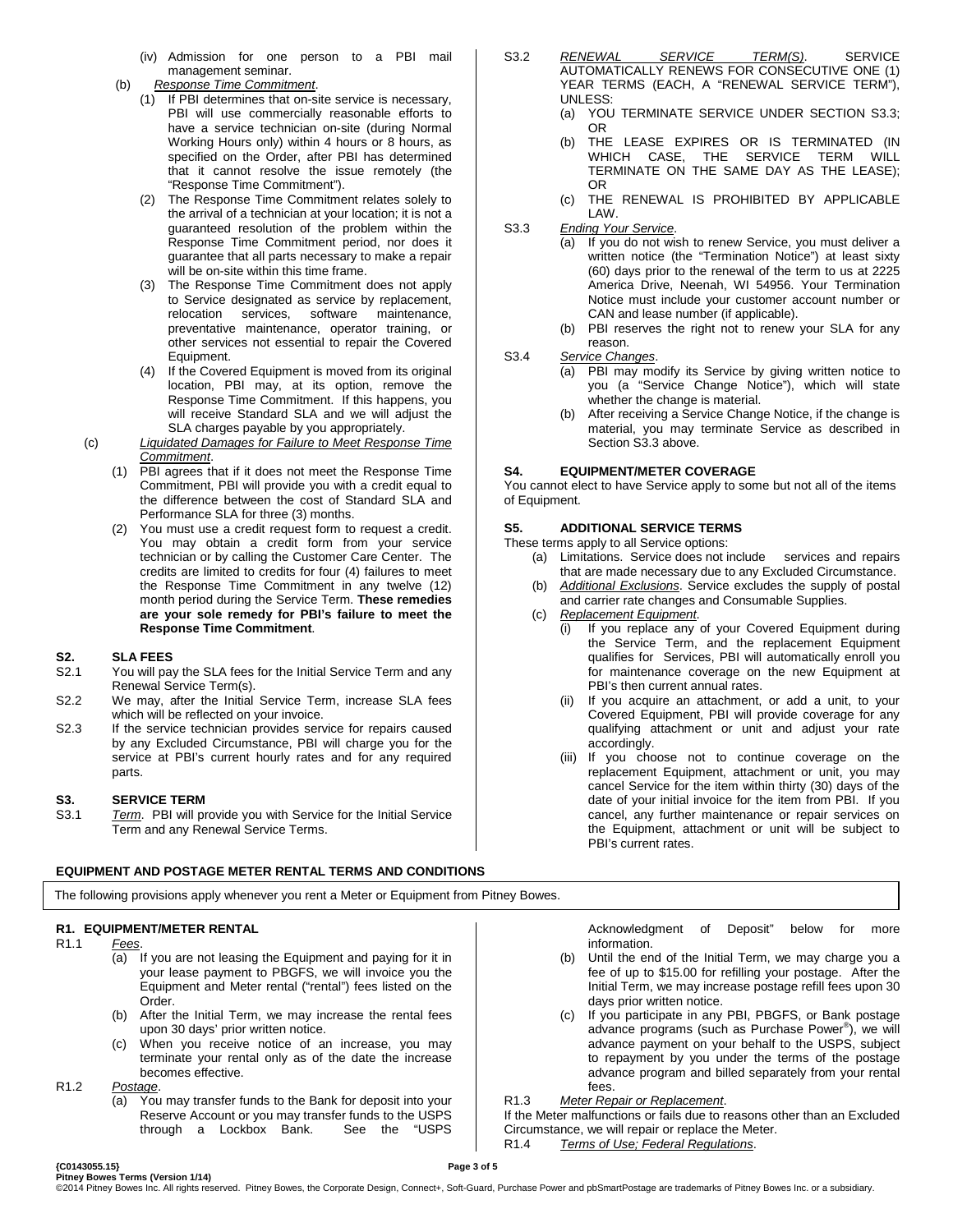- (a) You may use the Meter solely for the purpose of processing your mail, provided that you are authorized by the USPS to use the Meter, and that you comply with (i) this Agreement, (ii) any operator guide and (iii) all USPS regulations.
- (b) You agree to use only attachments or printing devices authorized by us.
- (c) You must receive our written consent before moving the Equipment or Meter to a different location.
- (d) Federal regulations require that we own the Meter.
- (e) Tampering with or misusing the Meter is a violation of federal law.
- Activities of the USPS including the payment of refunds for postage by the USPS to clients will be made in accordance with the current Domestic Mail Manual.
- (g) If the Meter is used in any unlawful scheme, or is not used for any consecutive 12 month period, or if you take the Meter or allow the Meter to be taken outside the United States without proper written permission of USPS Headquarters, or if you otherwise fail to abide by the postal regulations and this Agreement regarding care and use of the Meter, then this Agreement and any related Meter rental may be revoked. You acknowledge that any use of this Meter that fraudulently deprives the USPS of revenue can cause you to be subject to civil and criminal penalties applicable to fraud and/or false claims against the United States. The submission of a false or fraudulent statement can result in imprisonment of up to 5 years and fines of up to \$10,000 (18 U.S.C. 1001) and a civil penalty of up to \$5,000 plus an assessment of twice the amount falsely claimed (3 U.S.C. 3802). The mailing of matter bearing a fraudulent postage meter imprint is an example of a violation of these statutes.
- (h) You are responsible for immediately reporting (within 72 hours or less) the theft or loss of the Meter to us. Failure to comply with this notification provision in a timely manner may result in the denial of refund of any funds remaining on the Meter at the time of loss or theft.
- (i) You understand that the rules and regulations regarding the use of this Meter as documented in the Domestic Mail Manual may be updated from time to time by the USPS and it is your obligation to comply with any rules and regulations regarding its use.
- R1.5 *Rate Updates and Soft-Guard® Program*.
	- (a) Your Meter or Equipment may require periodic rate updates that you will obtain under our Soft-Guard program.

#### **UNITED STATES POSTAL SERVICE ACKNOWLEDGMENT OF DEPOSIT**

UI.1 In connection with your use of a Postage Evidencing System as defined in the Code of Federal Regulations ("CFR"), you may transfer funds to the USPS through a Lockbox Bank for the purpose of prepayment of postage on Postage Evidencing Systems, generating evidence of postage, both PC Postage and meters (a "Deposit"), or you may transfer funds to the Bank for deposit into your Reserve Account .

UI.2 To the extent you deposit funds in advance of the use of any evidence of postage, you may make Deposits in the Lockbox Bank account identified as "United States Postal Service CMRS-PB" or make deposits in your Reserve Account, in either case through electronic means, including Automated Clearinghouse Transfers. The USPS may, at its discretion, designate itself or a successor as recipient of Deposits made by you to the Lockbox Bank account described above.

UI.3 Any deposit made by you in your Reserve Account is subject to the Postage By Phone® Reserve Account – Agreement and Disclosure Statement governing your Reserve Account.

UI.4 Any Deposit made by you in the Lockbox Bank account shall be credited by the USPS only for the payment of evidence of postage. Such Deposits may be commingled with Deposits of other clients. You shall not receive or be entitled to any interest or other income earned on such Deposits.

UI.5 The USPS will provide a refund to you for the remaining account balances of Deposits held by the USPS. These refunds are provided in

- (b) Under the Soft-Guard program, we will provide up to 6 rate updates during each 12 month period following the date of installation of the Equipment.
- (c) We will provide rate updates only if required due to a postal or carrier change in rate, service, ZIP Code™ or zone change.
- (d) The Soft-Guard program does not cover any change in rates due to custom rate changes, new classes of carrier service, or a change in ZIP Code or zone due to equipment relocation.
- (e) If you have received the maximum number of rate updates under the Soft-Guard program, you will be billed separately for any additional rate update we provide.

R1.6 *Collection of Information*.

- (a) You authorize us to access and download information from your Meter. We may disclose this information to the USPS or other authorized governmental entity.
- (b) We will not share with any third parties (except the USPS or other governmental entity) individually identifiable information that we obtain about you in this manner unless required to by law or court order.
- (c) We may elect to share aggregate data about our clients' postage usage with third parties.
- R1.7 *Meter Care and Risk of Loss*.
	- (a) You agree to take proper care of the Meter(s) as stated in this Agreement and any user documentation.
	- (b) You assume all risk of loss or damage to the Meter(s) while you have possession.

#### **R2. VALUE BASED SERVICES**

Value Based Services include services such as USPS<sup>®</sup> e-Return Receipt and USPS<sup>®</sup> Confirmation Services.<br>R2.1 Fees.

- Fees.
	- (a) Any fees charged by the USPS for any Value Based Service you purchase are payable by you in the same way that you pay for postage.
	- (b) The USPS is solely responsible for its services.
	- (c) We are not responsible for any malfunctions of any part of the communication link connecting the Meter with the USPS data system.
- R2.2 *Ending the Value Based Services*. We have the right to terminate the Value Based Services if the USPS discontinues offering the service or you breach your obligations under this Agreement and fail to cure the breach within thirty (30) days after you have been notified in writing.

accordance with the rules and regulations governing deposit of funds for evidence of postage, published in the CFR.

UI.6 The Lockbox Bank, which shall collect funds on behalf of the USPS, shall provide PBI, on each business day, information as to the amount of each Deposit made to the USPS by you, so that PBI can update its records.

UI.7 PBI may deposit funds on your behalf. The USPS will make no advances of funds to you. Any relationship concerning advances of funds is between you and PBI, PBGFS and/or the Bank.

UI.8 You acknowledge that the terms of this Acknowledgement may be changed, modified, or revoked by the USPS, with appropriate notice.

UI.9 Postal Regulations governing the deposit of funds are published in the CFR or its successor. You acknowledge that you shall be subject to all applicable rules, regulations, and orders of the USPS, including future changes to such rules, regulations, and orders, and such additional terms and conditions as may be determined in accordance with applicable law. The USPS rules, regulations, and orders shall prevail in the event of any conflict with any other terms and conditions applicable to any Deposit.